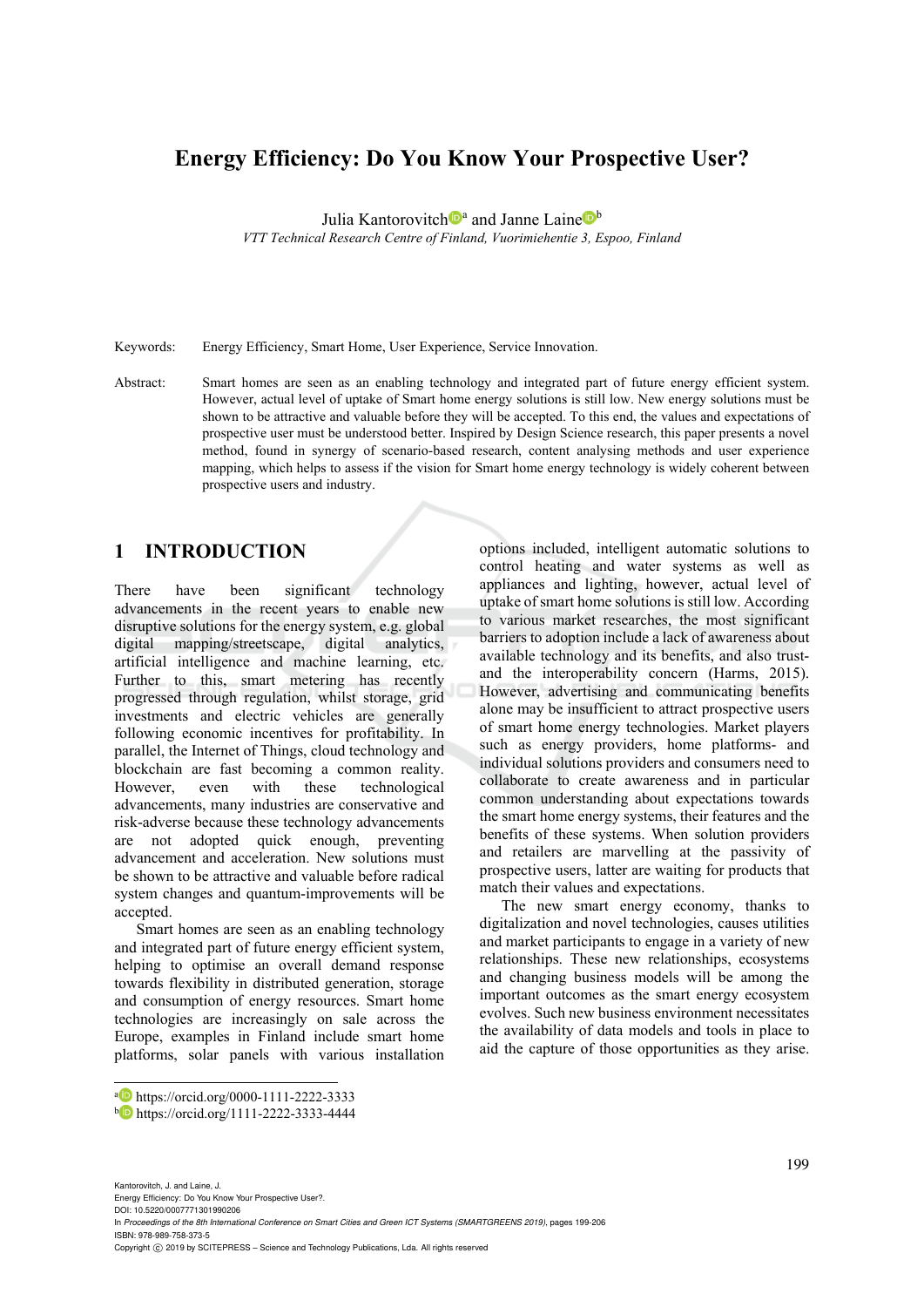These tools and data models needs to encompass various viewpoints and in particular the quality and consistency of the user experience and consumer motives, which need to be understood well.

Inspired by *Design Science research*, the novel method, found in synergy of scenario-based research, content analysing methods and user experience mapping, is proposed to understand better the consistency between prospective users' perceptions, values and motives and respective industry view on the smart home energy technology represented by their marketing material. The findings presented by this research aim at emphasising the importance of user experience research to be taken not only into the design of respective technology but also into its appropriate service proposition and support.

## **2 PROPOSED APPROACH**

This research utilises the *Design Science research paradigm* in which questions relevant to a particular problem in an application domain are answered via experimenting and the creation of innovative artefacts, thereby contributing with new knowledge to the body of scientific evidence (Hevner et al., 2004; Hevner, 2007; Peffers et al., 2007). Sometimes design science research is also about potentiality i.e. the identification of new opportunities to improve practice before any problem is recognized (Iivari, 2007). Artefacts may be models, methods, constructs and instantiations. In our case, the business domain is a Smart home and energy-efficient systems and the created artefact is a proposed research approach, which is grounded on several scientifically recognised methods namely content analysis, scenario-based research and experience mapping, which are described in the following.

## **2.1 Web Content Analysis**

The web content provides a comprehensive picture of how respective industry is representing the benefits, functions and use of products and services they offer.

*Content analysis* is a widely used method for studying documents and other communication media such as text in various formats, picture, audio and video. The qualitative and quantitative statistical methods can be used to analyse the meaning of the content by systematically labelling of the content with specific descriptors or "keyword concepts" (Krippendorff, 2004). Content analysis is used in many fields ranging from market and media studies

to social and political science and sentiment analysis. The examples of applications in the energy domain include content analyses of online marketing by green electricity- and smart home technology providers (Herbes and Ramme, 2014, Wilson et al., 2017).

Accordingly, marketing material and products descriptions from companies active in smart home and energy market in Finland were qualitatively studied with a support of the content analysis process presented in (Bengtsson, 2016). Materials have included companies' web pages describing their products by text and pictures and videos accompanied by spoken or by written text. The 15 companies with profiles of energy providers, solution providers and retailers have been sampled. Their marketing material was targeted mostly at the prospective users i.e. householders. Sampled materials describe the main benefit of Smart home energy solutions as helping householders to monitor and control their energy use. Products are also commonly marketed as a means of improving household comfort (e.g., keeping individually adjustable environment conditions), or as a means of enhancing selfsufficiency (e.g., using own solar generated electricity in case of electricity failure). This provides benefits to users through money savings, convenience, efficiency as well as general enjoyment by doing things in "your own way". The solutions are also described as an easy to install and to use, "make sense choice", though the availability of professional help in installation of products is emphasised.

As a results of content analysis a major set of concepts associated with a question of research (perceptions, values and motives), which describes the view of industry on Smart home energy products has been established as represented below:

| Increasing comfort   | Easy to use, easy to<br>install, effortless |
|----------------------|---------------------------------------------|
| Money saving         |                                             |
|                      | Useful, sensible,                           |
| Trustable, Safe      | making sense                                |
| Exciting, Inspiring, | Increasing self-                            |
| Do It Yourself       | sufficiency                                 |

#### **2.2 Scenarios**

In a next step, in order to obtain a respective view, experiences and expectations of prospective users, the scenarios in form of storylines were defined. The storylines describing the functions of products were based on the existing products' description and marketing material used in the content analysis.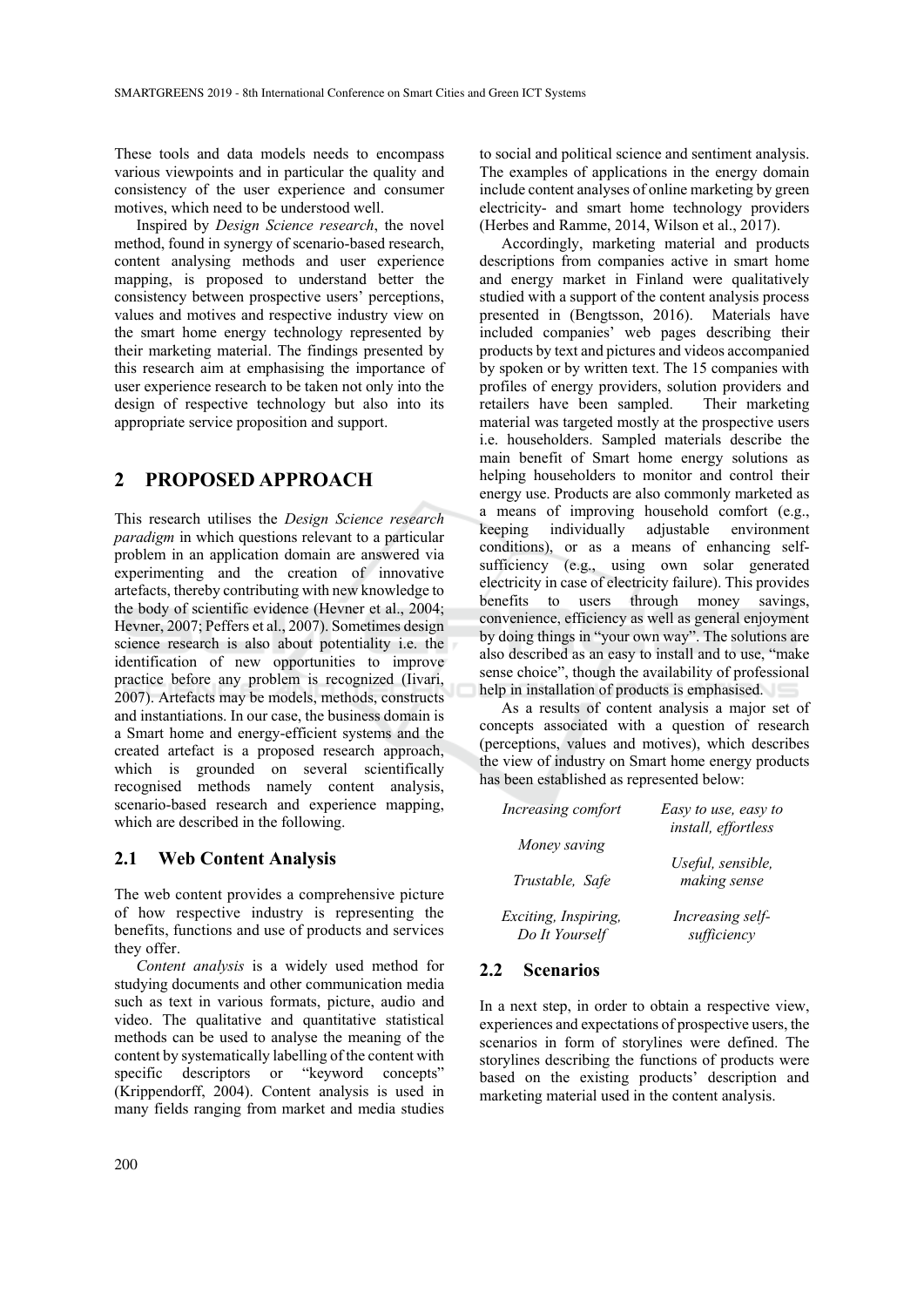The educational, communication and exploratory functions of scenarios have gained an importance in recent years. Scenarios are consistent and coherent descriptions of alternative real or hypothetical features that reflect different perspectives on past, present and future development which can serve for action (Van Notten, 2003). It is recognised that scenarios can be used also as a scholarly research methodology to produce interesting research, for generating new ideas and arguments and broadening the range of causal relationships that we study

(Ramirez et al., 2015). Consequently, the created storylines have been used for the evaluation purpose but also as an aid to identify new research needs and generate new knowledge towards stimulating new empirical or theoretical work, action research and possibly even to creating an 'aha' moment. The scenarios contain the descriptions of three products currently widely offered in Finnish market, namely "Smart home automation", "Solar panels for rent" and "Solar system to invest". Further two more future "products" in form of life-style descriptions have been defined to mirror the existing developments led by smart energy districts research (Monti et al., 2017). A Smart Energy District is a new model for energy generation and delivery particularly in a campus- like living style environment. The future developments of such aspects as energy prices, various alternative energy sources availability, self-sufficiency in energy, global climate agreements and socio- technical trends will influence people' personal values and motives for using certain future technology. Consequently, these will influence styles and ways of living in such districts and communities. The created scenarios containing the descriptions of respective products are presented in the Appendix.

Next, the developed scenarios were evaluated with a prospective users. To collect a quantitative data set, the survey instrument was structured in three parts. Part one contained questions to measure prospective users' perceptions of Smart home energy products offered in the market and a future trends outlined earlier. The question regarding each product under evaluation is asked in a form "What kind of impression do you get from the product or service or trend described..?". In addition, part two of the survey contained an open-ended question asking respondents to provide a few words "that first come to mind when you think about 'Smart home energy technologies'?". Part three was designed to measure the perceived benefits and risks associated with respective products and trends. The survey was

implemented online leveraging the Questback software, https://www.questback.com/.

In the final step, the experience mapping software tool was used for the survey data analysis. The experience mapping is based on the principal component analysis of experimental quantitative data and is discussed in the following.

#### **2.3 Experience Map**

The *experience mapping*, a central theme in this research approach, is a user-centric in the sense that it ultimately aims to analyse, describe and take into product design experiences evoked by different kinds of systems in terms of perceived attributes and mental impressions associated with them, arising from interaction (physical or virtual) with the system. The attributes are of different levels, as illustrated in Figure 1.



Figure 1: The experience mapping approach.

T*he attributes at the bottom level* describe the physical properties, technical specifications, or creative design variables of the products and services being analysed and designed.

*The mid-level attributes* describe the sensory perceptions evoked by the products. Visual attributes are relevant, for example, when analysing the effect of paper properties on the perceptions and experiences evoked by printed products such as magazines. Such attributes are also important in analysis of effect of material on the perception of physical product. In this case it is essential to consider the multisensory nature of perception and include also haptic attributes such as roughness and slipperiness, loudness and softness or aggregated touch and feel attributes (Civille and Dus, 1990; Mensonen et al., 2010).

*At the highest level* the attributes describe the samples in terms of higher-level user experience dimensions. This research focuses on this type of perception. At this level products may be described in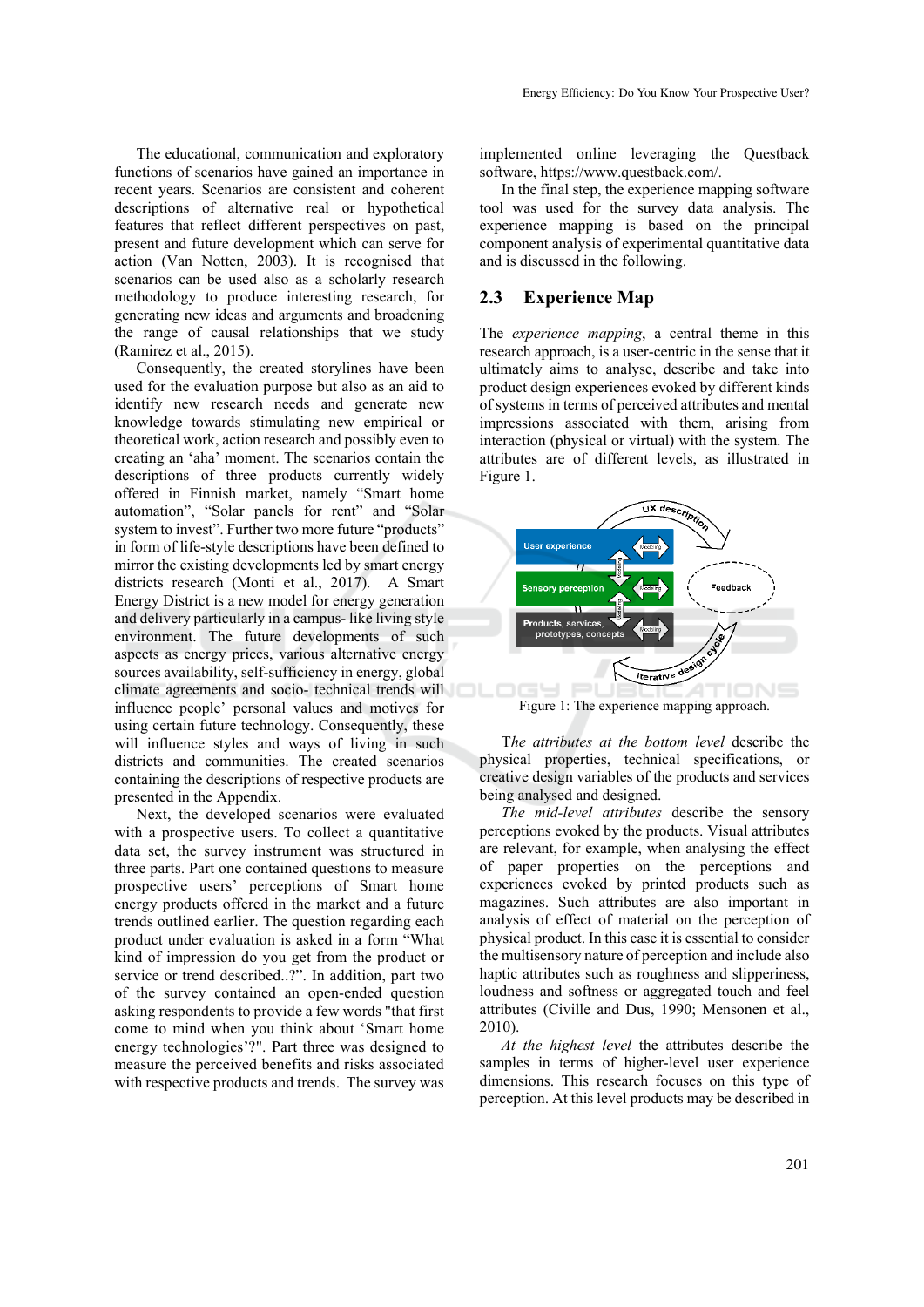terms of cognitive appraisal dimensions such as perceived trustworthiness, interestingness, or usefulness; in terms of emotions and moods evoked by the interaction with the product, or more simply by the look and feel of the product; in terms of attributes related to aesthetic appreciation; or in terms of other kinds of mental impressions associated with the product, such as softness, luxury, efficiency, convenience, or affordability, for example. Attributes may also be related to such aspects of user experience as attractiveness, engagement, flow, or transportation (Steffen, 2007).

The concept of the experience mapping, similar to preference mapping methods commonly used in consumer research and sensory science (Carroll, 1972; Meullenet et al., 2008), was initially designed as a research tool for analysing those aspects of user experiences of digital and print media products and services that arise out of visual and multisensory perception (Laine, 2018). Here the experience mapping is extended to provide with data-driven insights to support identifying trends and understanding consumer groups and their motives for targeted service innovation in the Smart home and energy sector.

Once the relevant product-related attributes have been measured by means such as psychometric experiments or user questionnaires, the relationships between the different attributes as well as different products are analysed by means of multivariate statistical data analysis and then visualized in a diagram known as *an experience map*. More specifically, principal component analysis is applied to map the locations of the evaluated samples (products, services, concepts, or scenarios) from the high-dimensional space where each attribute corresponds to a single dimension to a lowerdimensional principal component space. Principal components are linear combinations of the attributes, such that the first principal component explains as much of the variance between the multivariate observations of the samples as possible, the second principal component then explains the maximum possible amount of the remaining variance in the data, and so on.

The questionnaires applying Osgood's (1952) *semantic differential scale* are often been applied in collecting such attribute assessment data. The semantic differential rating scale is typically presented as a line whose end points are anchored by attributes that can be considered to be opposites of one another, e.g. warm and cold, simple and complex, and interesting and boring. Many usability questionnaires employ such rating scales (e.g., Chin

et al., 1988; Hassenzahl et al. 2003, Schrepp et al. 2006, Hassenzahl 2010).

Figure 2 shows a sketch illustrating the basic concept of the experience map. The horizontal and vertical directions in the map correspond to the first and second principal components, respectively.



Figure 2: The experience map diagram.

The product locations are denoted by red squares (Sample A, B, etc.). The vectors of different lengths and orientations originating from the origin of the diagram correspond to different attributes (cold/warm, interesting/boring). Attributes of different levels are further distinguished by vectors of different colors. The basic principle of interpreting the map is that products located close to one another evoked experiences that were relatively similar to one another, while differing more from the experiences evoked by products located farther apart in the map. However, the numerical distances between the samples on the map do not generally correspond to perceived overall (dis)similarities between the samples, but are only approximations. Attributes whose vectors point in the direction of the given products were generally more strongly associated with those products than with other products. Further, attribute vectors pointing in the same direction indicate higher positive correlations between the corresponding attributes, while attributes whose vectors point in opposite directions were negatively correlated in the data. Roughly perpendicular vectors indicate low correlations between attributes or uncorrelated attributes.

## **3 VALIDATION**

Alignment between prospective users' perceptions and industry marketing is an important indication of shared and consistent expectations for the Smart home energy market (Wilson et al., 2017).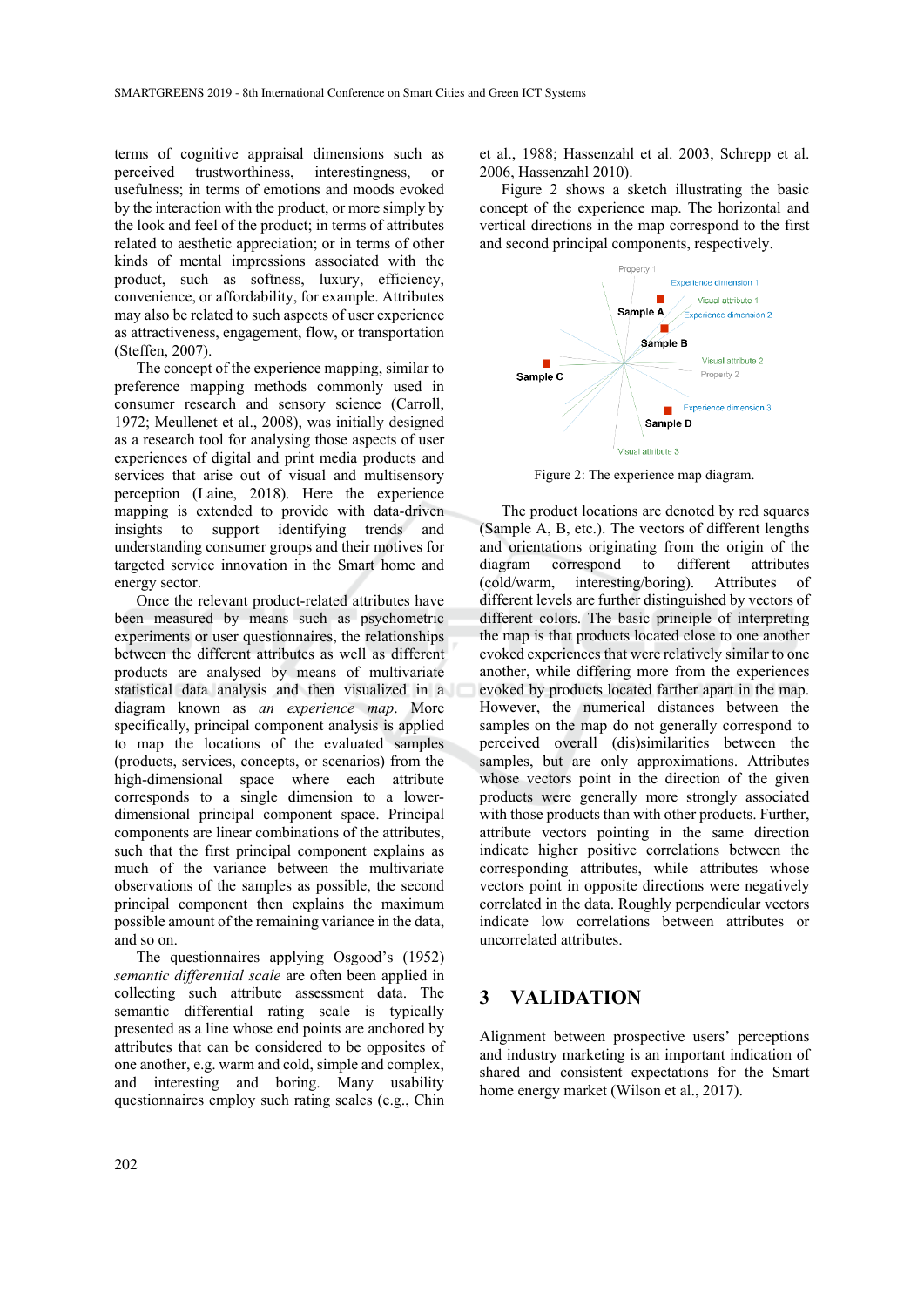As discussed earlier, the content analysis has provided a systematic picture in form of extracted concepts describing how industry is seeing and representing the benefits and functionality of Smart home energy products.

In order to obtain the correspondent view from prospective users, the methodology described in section 2.3 was followed. First, a set of experience dimensions were formed. The dimensions were based on the set of concepts resulted from the content analysis described in section 2.1 (increasing comfort, easy to use, safe/trustworthy, etc.). Next, the respective attributes in form of opposites in a scale of 1 to 7 were formed, such as, for example, increases comfort  $(1)$  – doesn't increase comfort  $(7)$ , easy to use  $(1)$  – difficult to use  $(7)$ , etc. In addition four more concepts were added, one to clarify a general awareness of respondents about products offered in the market and three others are to measure respondents' perceived interest in particular product or trend in general and an associated impression invoked by product such as if it is perceived trendy or old-fashioned, luxurious or ordinary. These additional attributes are not directly matched to the concepts representing industry' marketing material. They are, however, interesting for the future research, in particular in relation to the analysis of life styles and sociological aspects of technology use.

The quantitative assessment data were collected using online questionnaires as described in section 2.2. The sample comprised n=42 respondents with different professional background in the domains of engineering, sociology, medicine and economy. The age of respondents were in the range of 35-50 equally representing males and females. The results of the analysis of respective concepts using experience map tool are presented in Figure 3, where the samples have been mapped from the original high-dimensional attribute space to the plane of first two principal components, as explained in section 2. Here, the horizontal and vertical axes, not labelled in the diagram to avoid clutter, correspond to the 1st and 2nd principal components, respectively. The attribute vectors were similarly mapped to this principal component space based on their principal component coefficients, i.e., their contribution the 1<sup>st</sup> and 2<sup>nd</sup> principal components of the data set.

As an immediate observation, it can be seen that products 2 and 3 evoked impressions that were similar to one another, and in some ways opposite to the impressions evoked by product 1. Both solar panels-based products (2 and 3) were perceived as more useful and making sense as well as saving

money than for example Smart home automation system (1). Accordingly, users' impressions or experiences for the solar based products are better aligned in these measures with industrial marketing. It is interesting also to find, that in spite of that solar technology is relatively new thing in Finland, respondents are better aware of these types of products compared to Smart home automation. On the other hand, Smart home automation system is perceived easier to use and more trustable compared to other products. Moreover, the respondents see all three products more difficult, old-fashioned and ordinary than interesting, exciting and trendy, in particular when compared to product/trend 5.

Furthermore, speaking about trends, "Age of high-tech" community life-style (4) appeared to invoke impressions that were rather similar to the products existing in the market. On the other hand, Do It Yourself & Smart scarcity way of living (5), which emphasises immaterial values, practical mind-set, do it yourself attitude and high environmental standards found more interest in respondents.



Figure 3: The experience of prospective users  $(1 - 5m)$ home automation; 2 – Solar panels for rent; 3 – Solar system to invest; Styles:  $4 - Age$  of high-tech;  $5 - Do$  It Yourself & Smart scarcity).

The comparative analysis resulted from experience map has been complemented with analysis of how prospective users perceive *benefits and risks* of Smart home energy products.

As can be seen from Figure 4, respondents perceive potential benefits of Smart home energy technology to be rather general energy saving and ecological reason than other benefits emphasised by industry such as monitoring of energy use, increasing comfort, money saving and property value increase.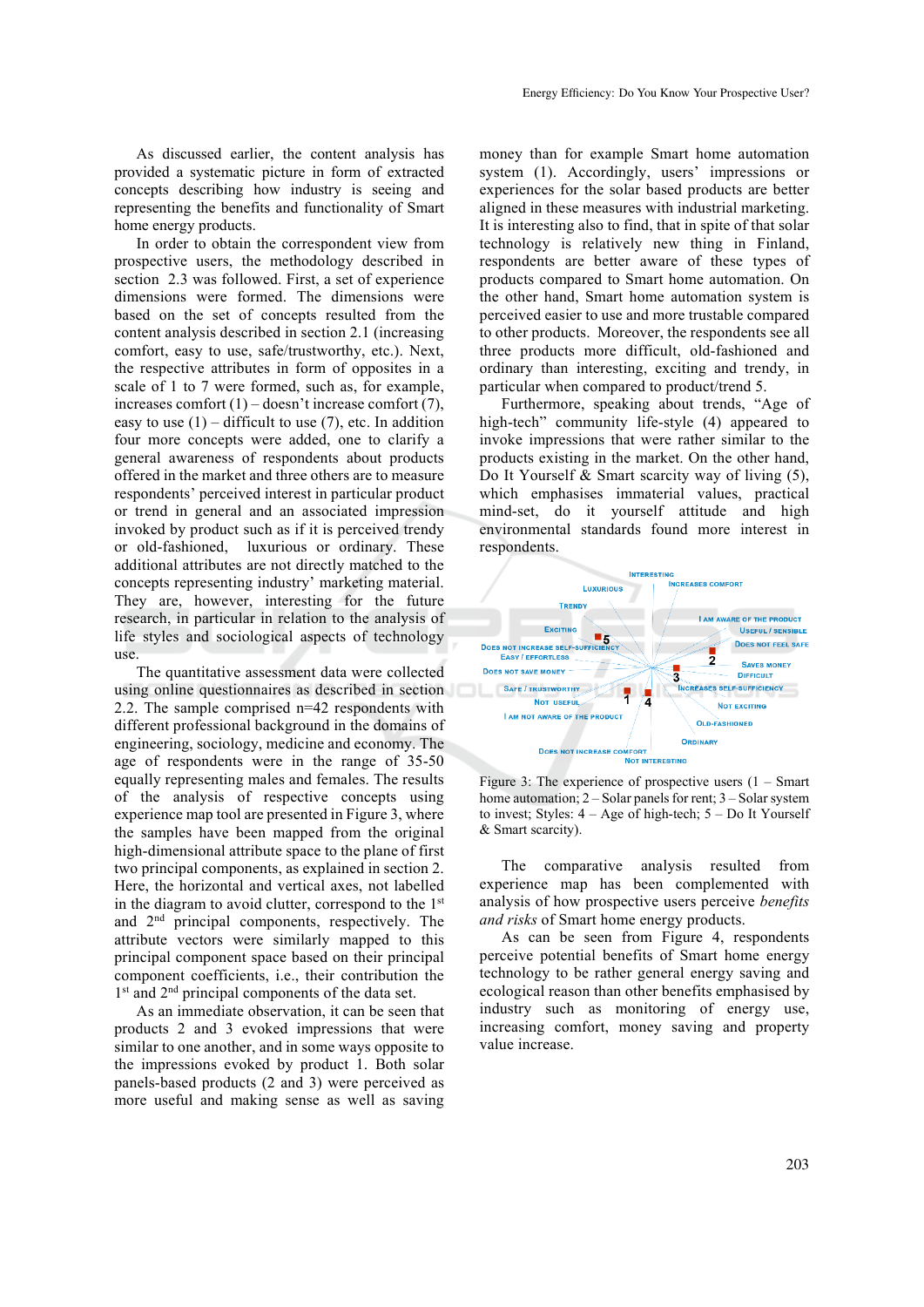

Figure 4: The experienced benefits of Smart home energy system.

Further, a majority of industrial marketing material puts emphasis on easiness of installation, availability of professional support and use of mobile internet applications. However, the results of quantitative analysis (see Figure 5) indicate that prospective users more strongly perceive potential risks in exactly those areas, - in the increasing dependency on mobile phone and internet as well as on a help of external experts including energy providers.



Figure 5: The experienced risks of Smart home energy system.

The initial analysis of feedback given by respondents upon an open-ended question asking to provide a few words about what first come to mind when you think about 'Smart home energy technologies' revealed, that 'Smart home' and 'Home Energy products and services' are seen as rather separate concepts invoking different rather disconnected impressions. This is something that needs to be followed further by product developers, retailers and energy policy makers.

## **4 CONCLUSIONS**

To achieve the necessary energy transition in smart homes and cities, it is essential to increase energy systems interoperability and to push energy performance levels significantly beyond the levels of current building norms. However these transformations cannot be made without the prospective user at the centre of the approach. In many instances, solutions are developed with a focus on the environmental and economic impact, however the social impact to/of the user is very often overlooked or not given the level of importance it requires. In order to identify the best solution, it is first necessary to understand consumer decisions and motives. It is thereby important to recognise that a decision to integrate new technologies is not a separate decision but connected to other decisions in the home and influenced by many factors. For the overall majority of the homeowners, energy efficiency or even cost reduction is not a main reason to integrate smart technologies, but other values can be the key objectives.

This research presented an approach which help to understand better if the vision for Smart home in energy domain is widely coherent between prospective users and industry. Shared visions and expectation for risks and benefits of Smart home energy solutions are important for reducing uncertainties with development and penetration of technological innovations. To validate a proposed approach, the quantitative analysis of a survey data on prospective users' perceived experiences of Smart home energy products and services and a web content analysis of respective marketing material offered by smart home and energy solution providers were performed. There are however limitations to the interpretation insights introduced by this validation due to the limited number of respondents participating in the initial validation survey  $(n= 42)$ . Consequently, in the future we plan to evaluate the approach with larger group of participants.

## **ACKNOWLEDGEMENTS**

This research work has been supported by the Government grants and the Finnish Academy of Science.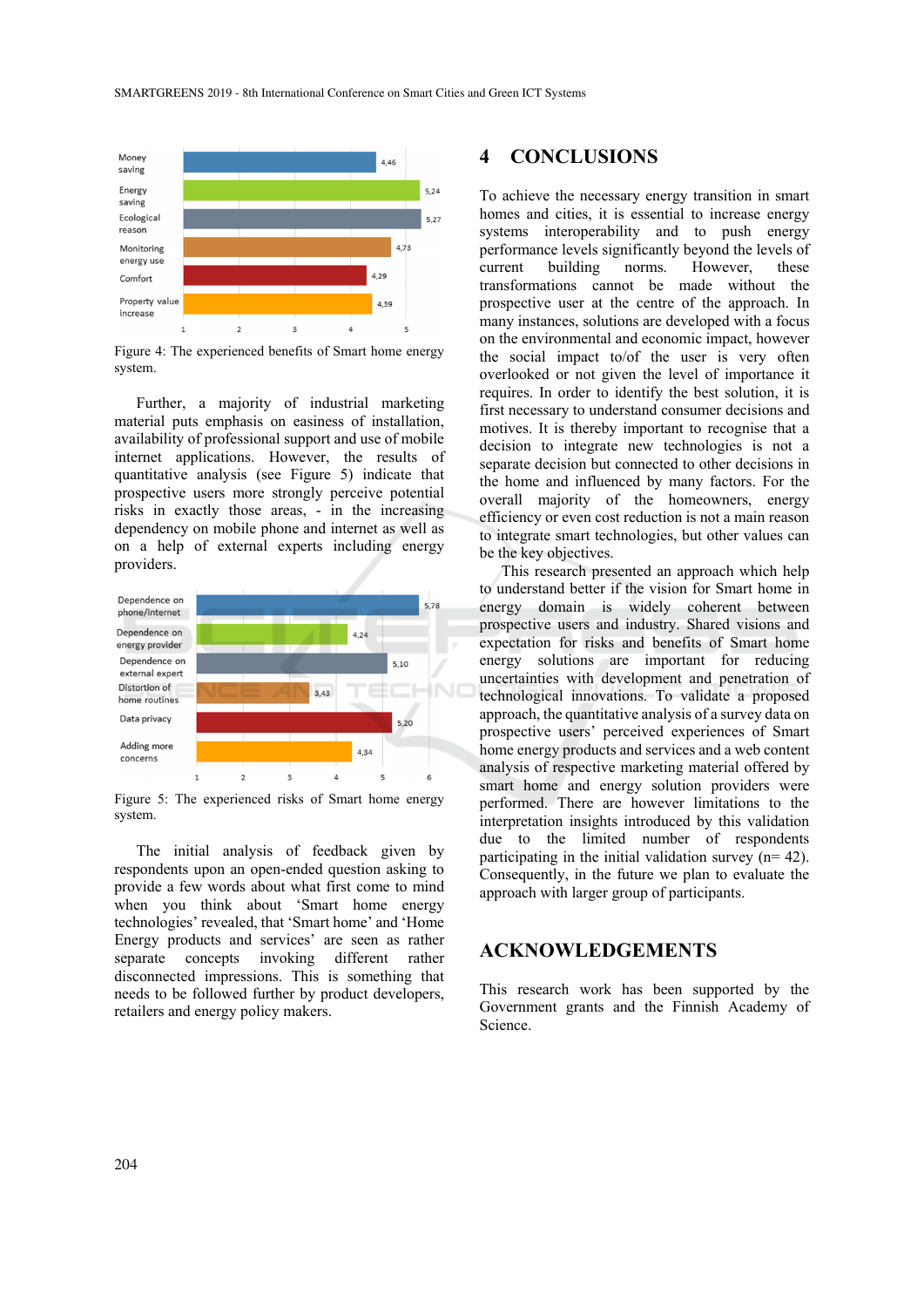## **REFERENCES**

- Bengtsson, M., 2016. How to plan and perform a qualitative study using content analysis, *NursingPlus Open,* 2, 8- 14.
- Carroll, J. D., 1972. Individual differences and multidimensional scaling. In: R. N. Shepard, A. K. Romney, and S. BV. Nerlove (Eds.), *Multidimensional scaling: theory and applications in behavioural sciences*, 1, 105-155. New York, NY: Seminar Press.
- Civille, G. V. and Dus, C. A., 1990. Development of terminology to describe the hand-feel properties of paper and fabrics, *Journal of Sensory Studies*, 5(1), 19- 32.
- Harms, E., 2015. Smart home good things come to those who wait. In: Proceedings of the 8th International Conference on Energy Efficiency in Domestic Appliances and Lighting (EEDAL'15). Luzern, Switzerland.
- Hassenzahl, M., 2003*.* The thing and I: understanding the relationship between user and product. *In Funology* (pp. 31-42). Springer Netherlands.
- Hassenzahl, M., 2010. Experience Design: Technology for All the Right Reasons, Morgan & Claypool.
- Hevner, A.R., March, S.T., and Park, J., 2004. Design research in information systems research, *MIS Quarterly,* 28(1), 75–105.
- Hevner, A.R., 2007. A Three Cycle View of Design Science Research, *Scandinavian journal of information systems*,  $19(2)$ , 1-7
- Herbes, C. and Ramme, I., 2014. Online marketing of green electricity in Germany—a content analysis of providers' websites, *Energy Policy,* 66, 257–266.
- Iivari, J., 2007. A Paradigmatic Analysis of Information Systems as a Design Science. *Scandinavian Journal of Information Systems*, 19(2), 1-6.
- Krippendorff, K., 2004. Content Analysis: An Introduction to Its Methodology. California: Sage.
- Laine, J., 2018. From Visual Perception to User Experience, Doctoral dissertation, Helsinki, Aalto University Press.
- Mensonen, A., Aikala, M., and Laine, J. S., 2010. Multisensory evaluation of paper products. In: Advances in Printing and Media Technology. Vol. XXXVII: Proceedings of the 37th International Research Conference of iarigai.
- Meullenet, J. F., Xiong, R., and Findlay, C., 2008. Multivariate and probabilistic analyses of sensory science problems. Vol. 25. Jon Wiley & Sons.
- Monti et al. 2017. Energy Positive Neighbourhoods and Smart Energy Districts. 978-0-12-809951-3.
- Osgood, C. E., 1952. The nature and measurement of meaning. *Psychological bulletin*, 49(3), 197.
- Peffers, K., Tuunanen, T., Rothenberger, M., and Chatterjee, S., 2007. A Design Science Research Methodology for Information Systems Research. *Journal of Management Information Systems*, 24(3), 45-77.
- Ramirez et al., 2015. Scenarios as a scholarly methodology to produce "interesting research, *Futures*, 71, pp. 70-87.
- Schrepp, M., Held, T., and Laugwitz, B., 2006. The influence of hedonic quality on the attractiveness of user interfaces of business management software. *Interacting with Computers*, 18(5), p. 1055–1069.
- Steffen, D., 2007. Design semantics of innovation, product language as a reflection on technical innovation and socio-cultural change. *World Congress in Semiotics Communication: Understanding, Misunderstanding* (pp. 369-378). Helsinki. Kahapaino.
- van Notten et al., 2003. An Updated Scenario Topology. *Futures*, 35, 423–443
- Wilson, C., Hargreaves, T., and Hauxwell-Baldwin, R. 2017. Benefits and risks of smart home technologies. *Energy Policy*, 103, 72-83.

## **APPENDIX**

The original scenarios evaluated with respondents were defined in Finnish language (along with a concepts and experience dimensions presented during validation). The scenarios below is a translated version created for a sake of clarity of discussions presented in this publication.

#### *Product 1 – Smart home automation*

*Nowadays, Smart home technology, as well as measurable and controllable equipment can be installed in old and new apartment buildings. You can manage your home's functions with your computer or smartphone from anywhere, for example, to check if a home device is left un-switched when needed. In addition, the lights and home appliances can be switched off and on or the electric car can be precharged remotely. The service follows the evolution of the market price of electricity every hour, so in addition to monitoring, residents can transfer electricity use to less expensive hours. For example, if it is possible to wash the laundry in the middle of the day. After logging in to the online service of the Smart home application, you will see the current day's data on the consumption of electricity and hot and cold water. With knowledge, residents have the opportunity to better understand where to save. The system is estimated to allow an average of 15% lower electricity and water consumption per apartment. Other benefits of the system include the construction of additional functions and services over time. It could be useful, for example, in elderly care: if the coffee machine isn't turned on at the usual time, the caregiver can check to see if the resident has everything right. The remote control service requires measurement and control equipment for electrical equipment installed in the house. The cost of the*